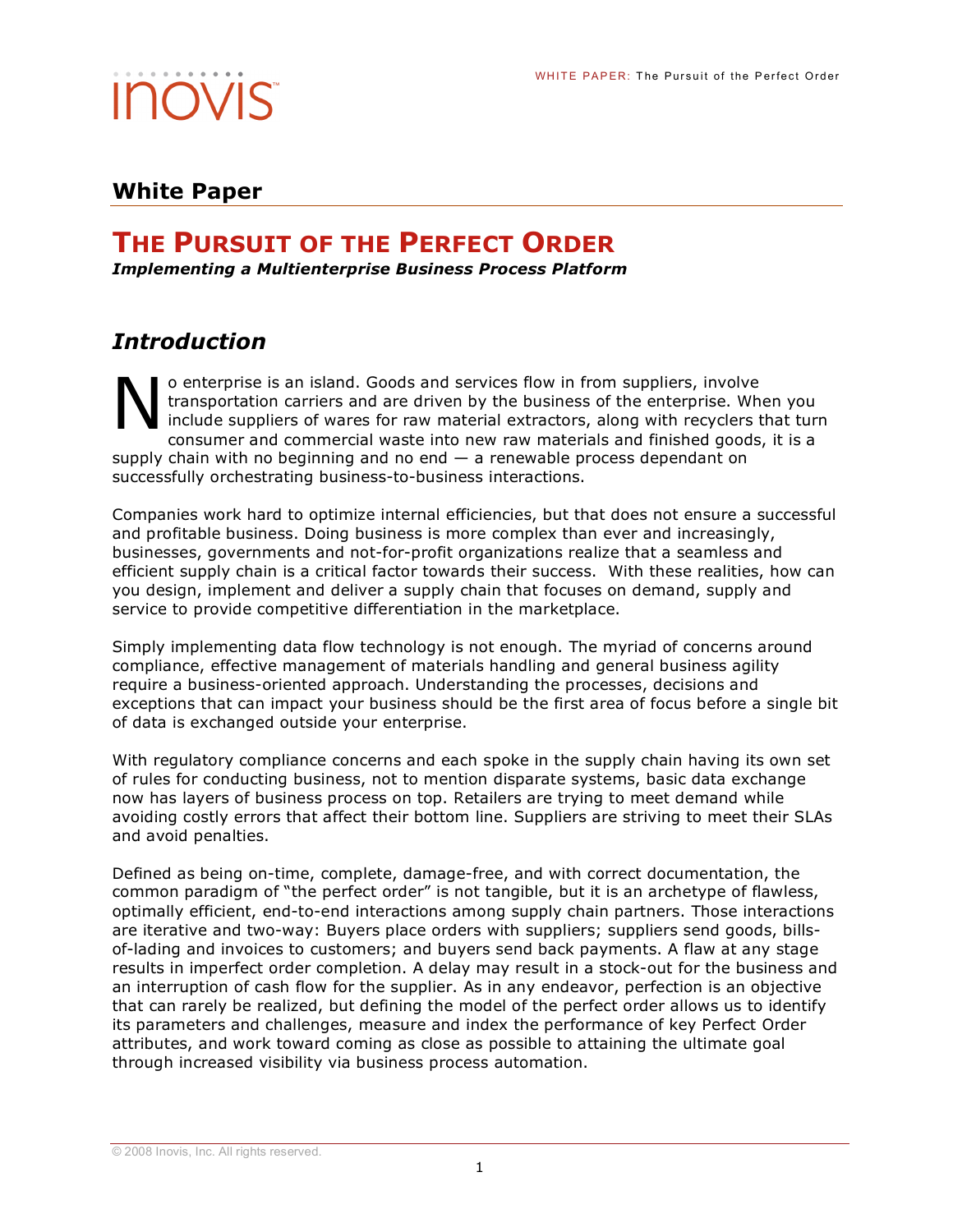## *Table of Contents*

| <b>Measuring the Perfect Order</b>                           | 03 |
|--------------------------------------------------------------|----|
| The Opportunity: Achieving the Benefits of the Perfect Order | 03 |
| <b>The Solution</b>                                          | 05 |
| The Benefits: Multienterprise Business Process Platform ROI  | 06 |
| <b>Next Steps</b>                                            | 07 |
| <b>About Inovis</b>                                          | 09 |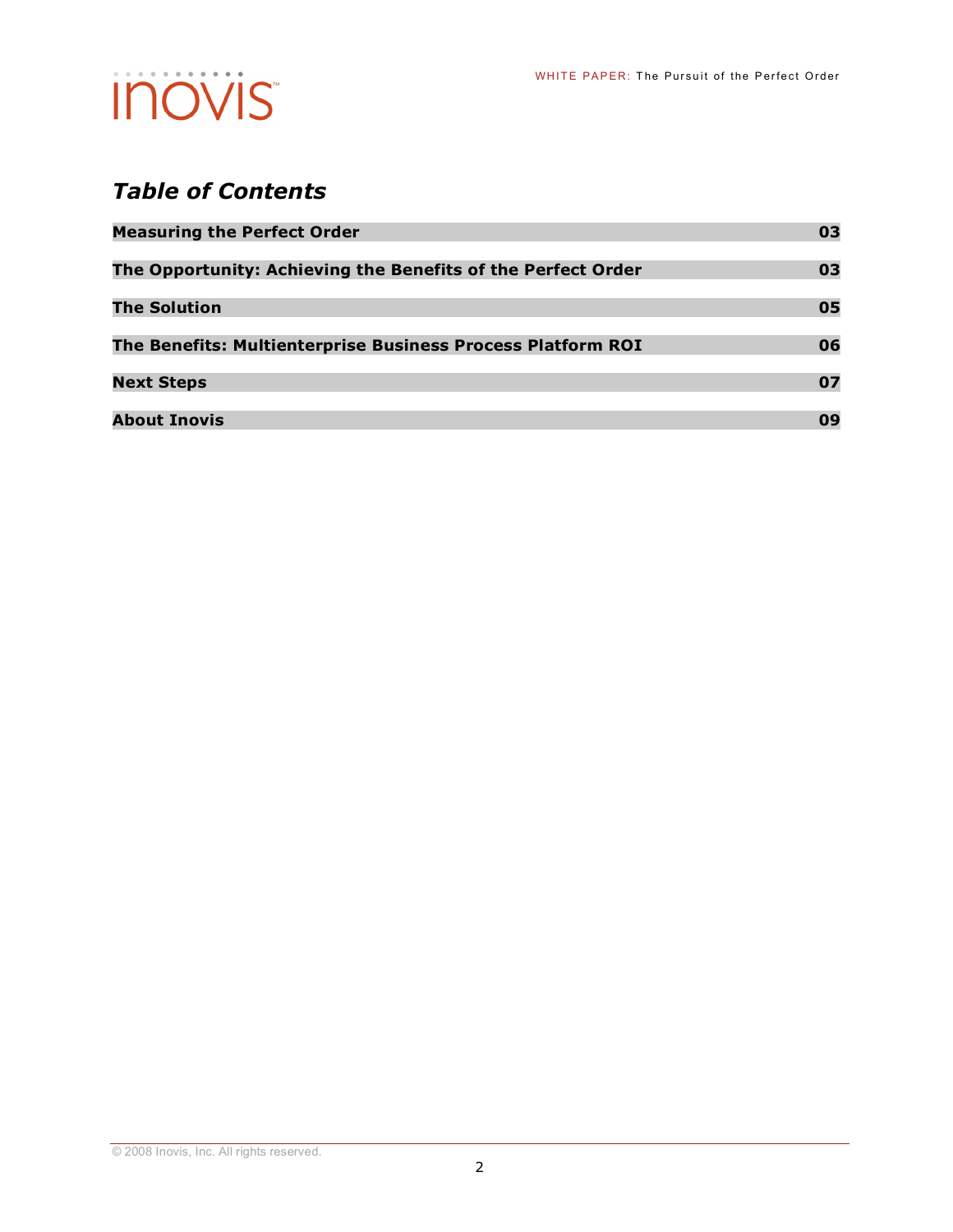### *Measuring the Perfect Order*

In a 2005 article from Supply Chain Visions, Kate Vitasek determined that the total impact of an incorrect order is measured best when the entire process is calculated as an index. The Perfect Order Index (POI) is determined by multiplying the measurements of each component of the perfect order to one another.<sup>\*</sup>

#### **% On-Time** x **% Complete** x **%Damage-free** x **%Correct Documentation** = **POI**

The results are telling in that even when an organization is achieving 95% on each of the four components, their POI score is 81.4%. When organizations look at the measurements for each component separately, they often assume they are performing well, but by indexing, organizations gain a better understanding of the total impact on the supply chain.

Managing the day-to-day operations of your business community by applying the same holistic approach used to measure results is the logical and necessary process for achieving the perfect order.

### *The Opportunity: Achieving the Benefits of the Perfect Order*

In this context, "order" means the full order lifecycle, encompassing a variety of supply chain interactions including the exchange of requests for quotations, quotes, purchase orders, shipping documents, invoices and payments, among others. An error anywhere along this continuum of business interactions leads to an imperfect order and significant costs to the companies involved. For example, a lack of supplies due to an inaccurate order can stop an assembly line. Depending on the nature of the imperfection, a flaw can negatively impact production, sales, cash flow, employee productivity and customer satisfaction. What if you could identify and remove these costly errors before they actually lead to an imperfect order?

Unlike the perfect order, this level of control is not out of reach. It is possible to improve the efficiency and accuracy of supply chain interactions by automating business processes and setting up rules that govern these processes between companies. If an item deviates from the rules, that item is removed from the process altogether and set aside as an exception to correct. This type of automation built on process-based rules specific to individual business relationships can significantly reduce costs and increase competitive advantage by enabling true visibility into supply chain errors as they happen and make sure those errors don't hurt you.

From large enterprise players down to the mom-n-pop supplier doing business with them, the more people in the chain that have these capabilities, the closer you really get to the perfect order. Think back to when the telephone was first invented. What a great

<sup>\*</sup> Kate Vitasek, "*The Perfect Order – A Customer-focused Measure*", Supply Chain Visions, 2005

<sup>©</sup> 2008 Inovis, Inc. All rights reserved.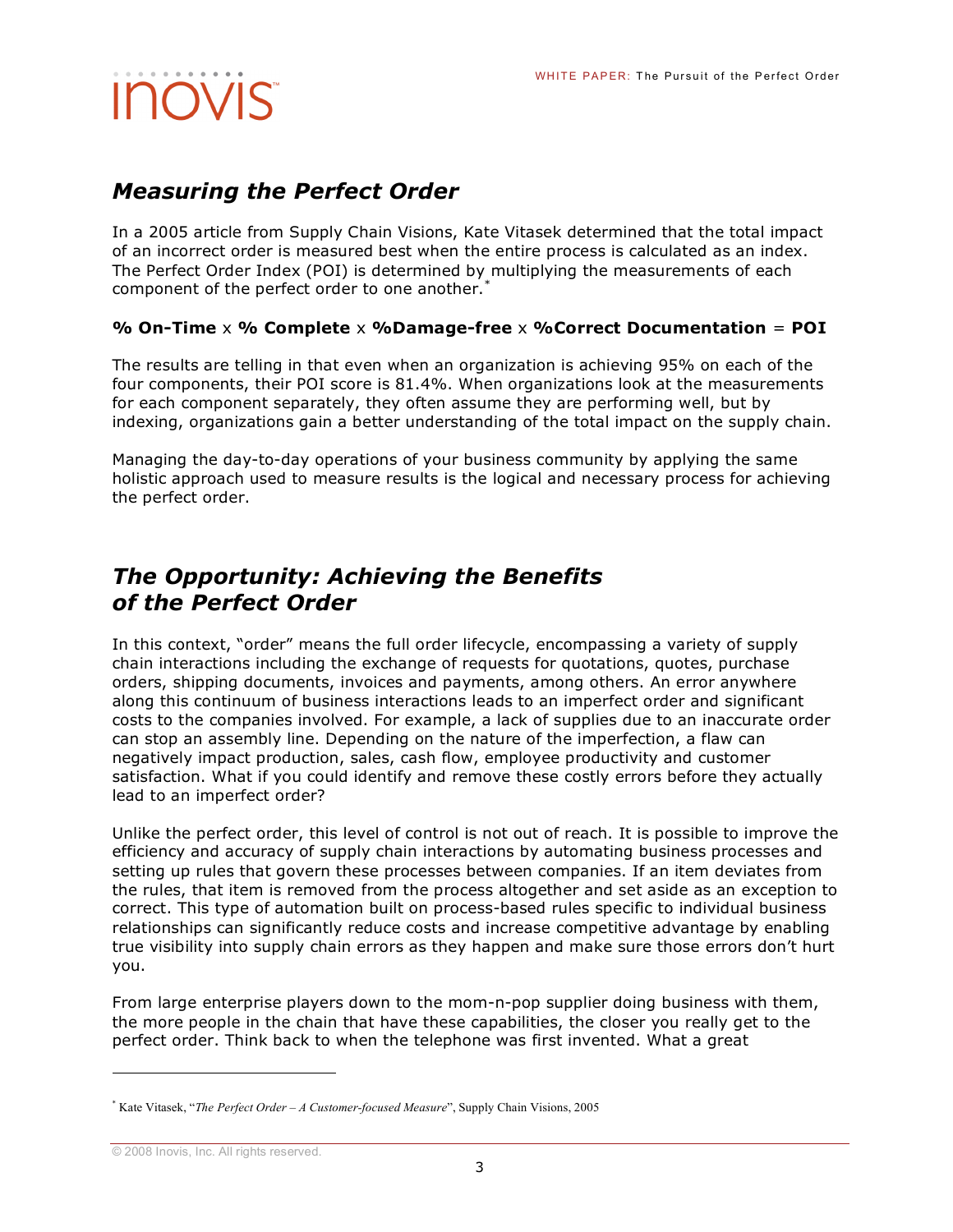innovation! People could now communicate with each other across great distances. Think about the first person to buy a telephone. Who did he call? What good is having a phone if the people you need to communicate with don't have one too? Along those lines, businesses need a communication platform that allows all players to collaborate, regardless of their size or technology, in order to enable the possibility of achieving the perfect order.

Working toward improving the accuracy and efficiency of supply chain interactions, with the objective of consistently delivering perfect orders, affords several significant benefits as described below:

- According to data from AMR Research, it's estimated that, across all industries, 20% of all orders are in error. Industry research suggests that, beyond the human resource costs of resolving these issues, about 43% of the errors result in deductions or overpayments, with deductions accounting for nearly 10% of invoiced sales. **Improving the accuracy of orders** provides a sure way to reduce costs.
- Research shows that suppliers typically attribute 6% of selling, general and administrative expenses to the cost of resolving invoice issues. It typically costs in between \$40 to \$80 to resolve each individual issue, so just cutting the number of invoicing errors in half would reduce sales, general and administrative expenses by 3%. You can avoid those costs by **preventing invoice errors** in the first place.
- An imperfect order also may result in a company depleting its inventory of one or more items before the error can be corrected and the inventory replenished. Industry estimates suggest that lost sales due to stock-outs represent 3.5% of annual revenues for the typical company. There is, therefore, considerable room to boost top-line revenue by **avoiding stock-outs**.
- When companies adopt just-in-time manufacturing techniques they then depend on their suppliers to deliver parts and materials as needed. By keeping parts and materials inventories low, manufacturers reduce carrying costs, but that also means that a late shipment can stop a production line. As a result, many manufacturers now insist on service level agreements that impose penalties for late shipments. And it's not just manufacturers. Because of the threat of lost sales due to stock-outs, some retailers put similar clauses in their purchase agreements. **Eliminating the order lifecycle errors that delay shipments** is essential to avoid these costs.
- Problem-plagued orders and invoices can significantly impair customer satisfaction. Many companies formalize their **evaluation of supplier performance**, weighing on-time deliveries, accurate shipping and invoicing and, in general, trouble-free business interactions as criteria in this evaluation. Higher-ranked suppliers get more business. Lower-ranked vendors are cut from the suppliers list. What is the bottom line? According to an August 1, 2005 article in *CIO Magazine*, AMR Research reported that just a 3% improvement in perfect order fulfillment will increase profits by 1%.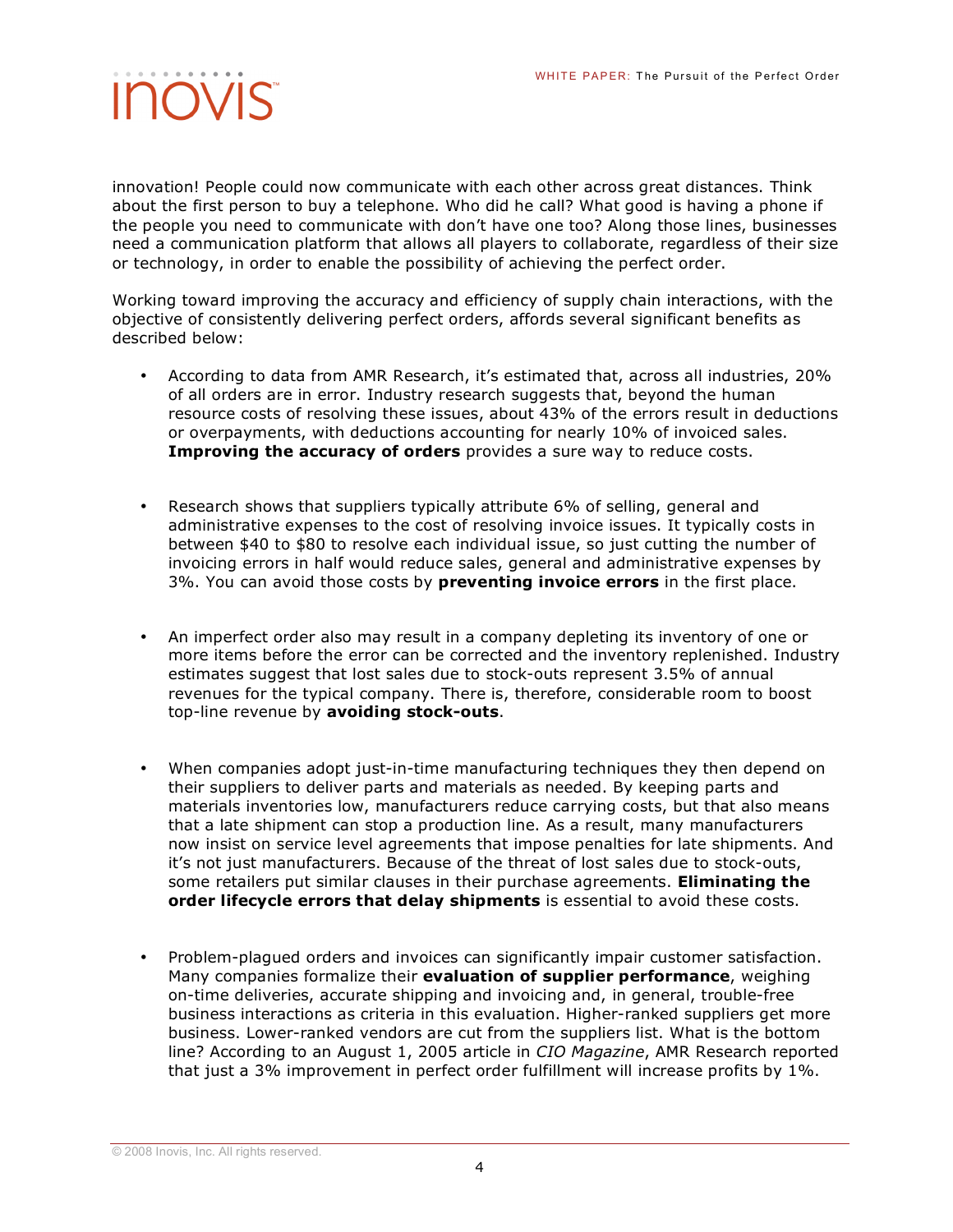### *The Solution*

There are a number of supply chain software products and services on the market, but a single point solution will not enable the true supply chain collaboration required to achieve or come close to the perfect order. They may help you get a higher score on that one component of the POI, but it would take multiple point solutions to cover all the components and positively impact the POI score. In order to consistently deliver the perfect or nearperfect order, enterprises must implement an automated, multienterprise business process platform that provides real-time, actionable intelligence and allows for collaboration across all platforms.

#### **Enabling Automation**

Because the elimination of human error is a key factor in achieving order perfection, companies need to drive automation throughout all customer, supplier and carrier processes. This level of process discipline and automation requires business-to-business capabilities throughout all of your value chain. Once an entire community is connected, a multienterprise business process platform allows you to map your exact trading partner requirements, such as compliance guides, routing guides and service level agreements to the system and then let it run unattended, alerting you when there is a discrepancy. Electronic transactions should be routed through a validation engine that evaluates the transaction, flagging errors and enabling drill-down to root-cause data.

#### **Actionable Intelligence**

Things happen in daily operations that challenge your mission to increase your perfect order index. If only you had visibility and the ability to react to errors or circumstances before they create a problem. Knowing you have a problem requires the ability to effectively monitor all transactions and interactions between business partners.

A multienterprise business process platform provides the capability to monitor and react to errors regardless of the specific process that has been automated. So as supply chain community members interact through the platform, participants can gain more visibility into problems with shared business processes, such as deductions, compliance and logistics. By gaining visibility to supply chain problems as before and as they happen, rather than hours, days or weeks later, teams can avoid costly supply chain disruptions that create imperfect orders and that often have effects that are unknown.

#### **Collaboration**

EDI, XML and general connectivity is not enough – you need a way to collaborate, interact and resolve issues in multienterprise processes. Critical to collaboration is the ability to understand who owns a particular action, how it can be addressed and how to improve a shared business process. To best accomplish this, human interactions and decision making provides the basis for remediation and improvement.

A workflow engine is necessary to track projects such as on-boarding new suppliers, partner performance and initiating tasks. When supply chain partners have visibility into the same data, they are able to collaborate on supply chain issues affecting the perfect order.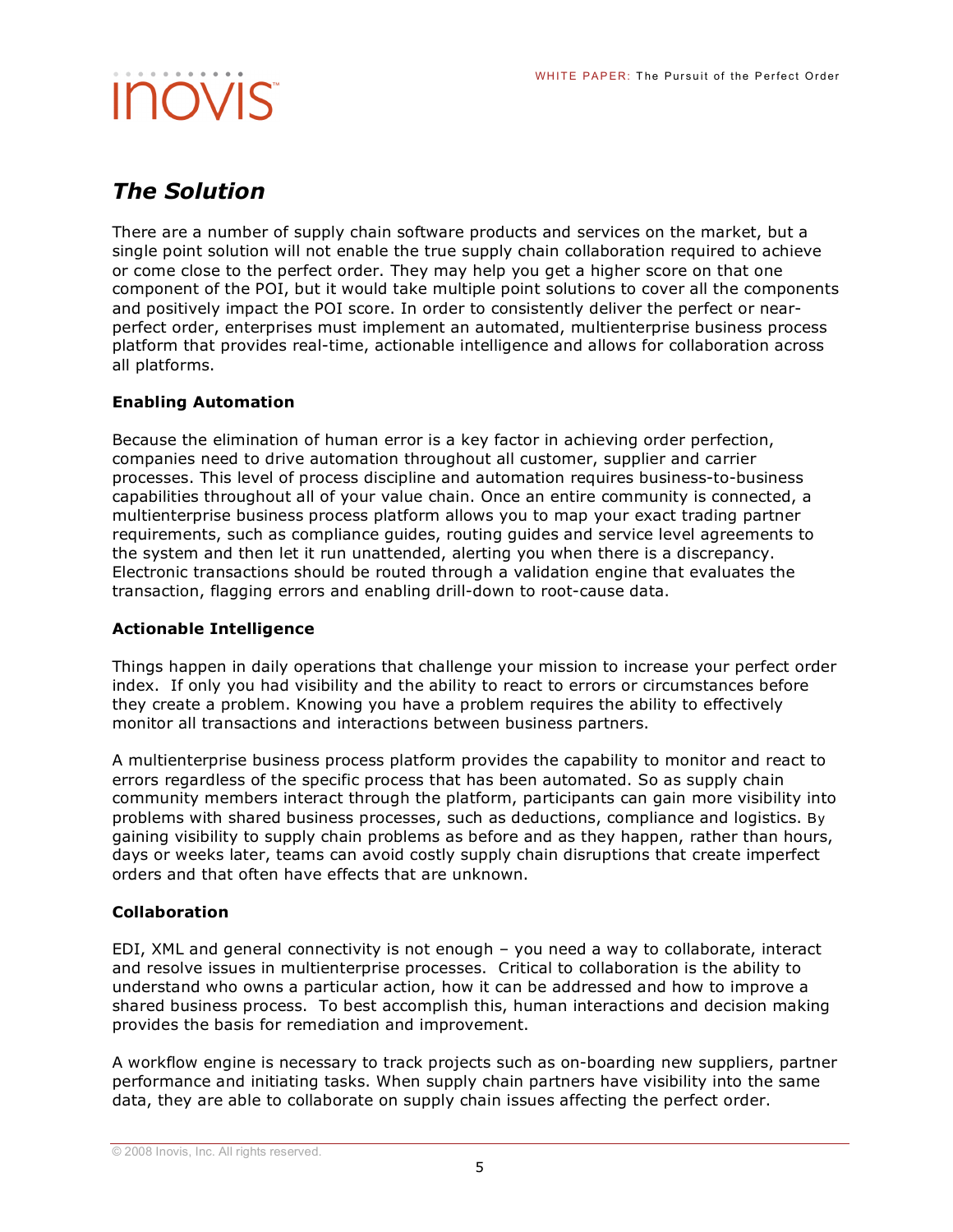#### **Across All Platforms and Across all Boundaries**

Flexibility is a key component to a multienterprise business process platform. The solution must be able to support all of the standards and documents used by all of your current and future trading partners. The seamlessness of the components within the platform is crucial. If the components don't interoperate, the perfect order is endangered. For this reason, your solution should guarantee flexibility in the way that it is deployed and the environments in which it can be used.

### *The Benefits: Multienterprise Business Process Platform ROI*

The question as to whether to implement a multienterprise business process platform should be evaluated no differently than any other investment decision. There are costs involved.

Fortunately, there are also benefits to offset those costs. However, the project should be undertaken only if those benefits are sufficient to provide an adequate return on your investment.

Some of the benefits are obvious and easily quantifiable. Others are not. Among the benefits are the following:

#### **Shorten Days Sales Outstanding**

It is a truism that a dollar today is worth more than a dollar tomorrow. The financial term for the average length of time that a vendor must wait to receive payment for a completed sale is Days Sales Outstanding (DSO). According to industry sources, on average, automated and collaborative supply chain solutions shorten DSO by about 13%, allowing companies to reduce the real or imputed interest charges required to finance receivables.

#### **Reduce Cash-to-Cash Cycle Times**

In a similar vein, improving inventory management can reduce the cash-to-cash cycle time (the length of time that a company must finance its inventories) by 37%. This is partly explained by the reduced DSO because that means that vendors are getting paid sooner, but some of the additional improvement in cash-to-cash cycle times comes from the enhanced visibility into customer demand afforded by a multienterprise business process platform. Being better able to predict demand allows companies to keep lower inventories on hand without risking stock-outs.

This is born out by the companies that lead the field in adopting multienterprise business process platforms. The literature suggests that they typically send an average of 47% of their purchase orders electronically and are able to carry 20% less raw materials inventory. By definition, buying raw materials closer to when the finished goods are sold reduces cashto-cash cycle times.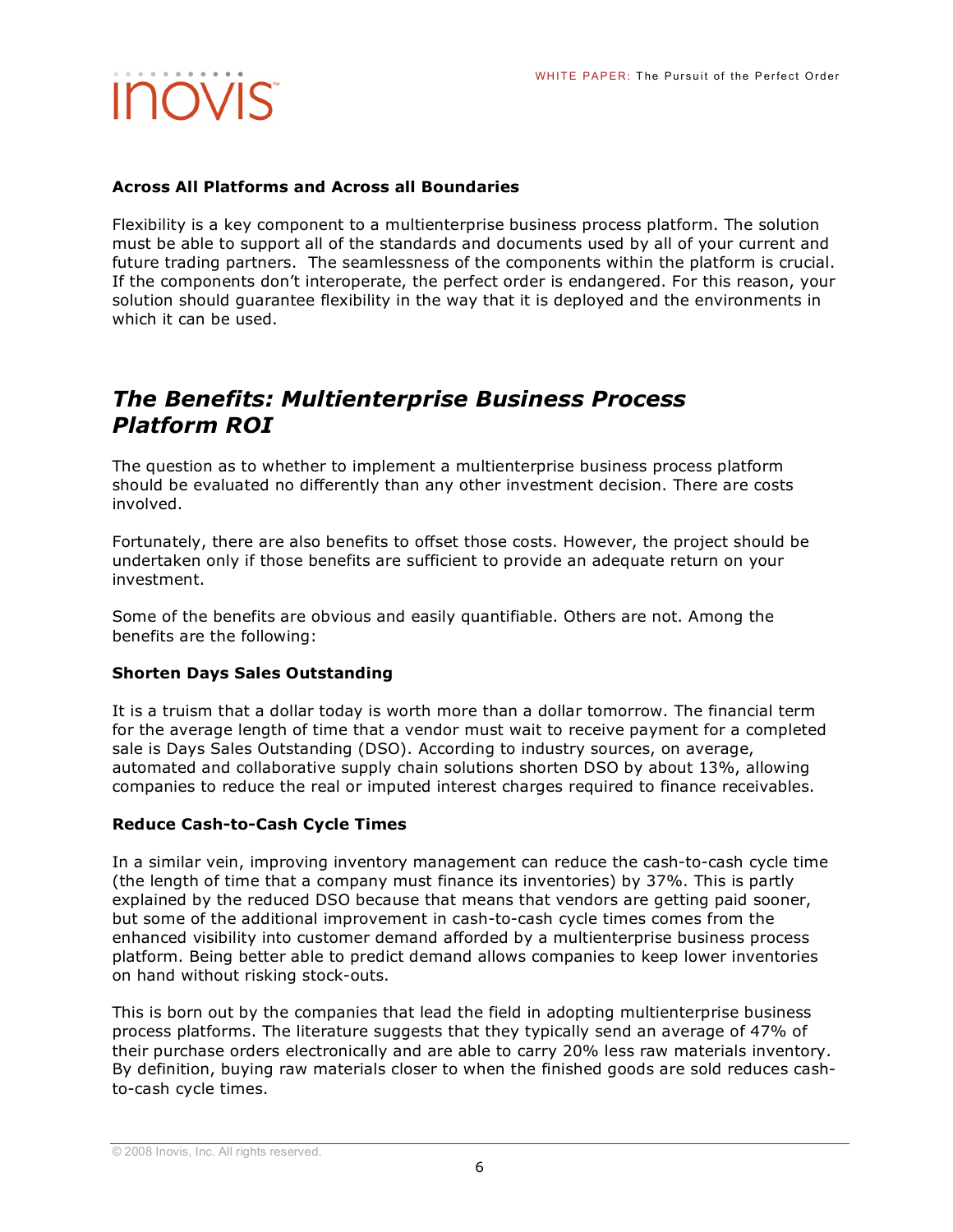#### **Reduce Errors**

Automated, visibility-enabled supply chain collaboration leads to reduced errors, which speeds processing and ensures that the right products are sent to the buyer. This makes the buyer more likely to pay the invoice on time. Fewer errors also translate into lower scrap rates and lower shipping costs (due to fewer returns). This all has a positive impact on the bottom line.

#### **Improve Customer and Supplier Satisfaction**

Eliminating errors, reducing supply chain costs and making the buying and selling processes more convenient all help to make for more satisfied buyers and suppliers. The reason for wanting to improve customer satisfaction is obvious, but why should you be concerned with supplier satisfaction? The supply chain is a partnership, not a master-servant relationship. In a competitive industry, you might, today, be more important to your suppliers than they are to you, but what happens when an unexpected and unavoidable disruption creates a serious industry-wide shortage of a critical component or when you need a supplier to go above and beyond the norm to meet an emergency requirement that catches you unaware? That's when you'll learn the benefits of being a preferred customer.

The benefits that you will derive from improved supply chain communication vary depending on your current environment the industry you are in and your existing business processes. However one thing is clear. Those benefits will be felt throughout the enterprise. Experience shows that, on average, businesses see a 19% reduction in overall supply chain costs, including manufacturing costs, after implementing such a solution. According to industry research, this typically has the same impact on profitability as a 5% increase in revenue.

### *Next Steps*

If you are interested in beginning the journey to more consistently perfect orders, the following are some steps you should consider:

- Evaluate your trading partner community. Who has similar capabilities and who does not? Figure out what it will take to enable automated collaboration with each partner.
- Look at your current supply chain processes and partners as well as your existing systems. Research what is driving exceptions and eroding your perfect order index. Analyze how an investment in a process-oriented, multienterprise platform can eliminate many of the inefficient manual processes that continue to create costly errors.
- There are a many solutions out there that can serve a role in supply chain communication. Your objective should be to find the one or ones that will provide the greatest value considering your needs, business processes and existing IT environment. Evaluate all of the available tools and deployment options. To maximize efficiencies in the supply chain by moving toward true, comprehensive trading partner collaboration, choose the tools that will allow you to bring as much of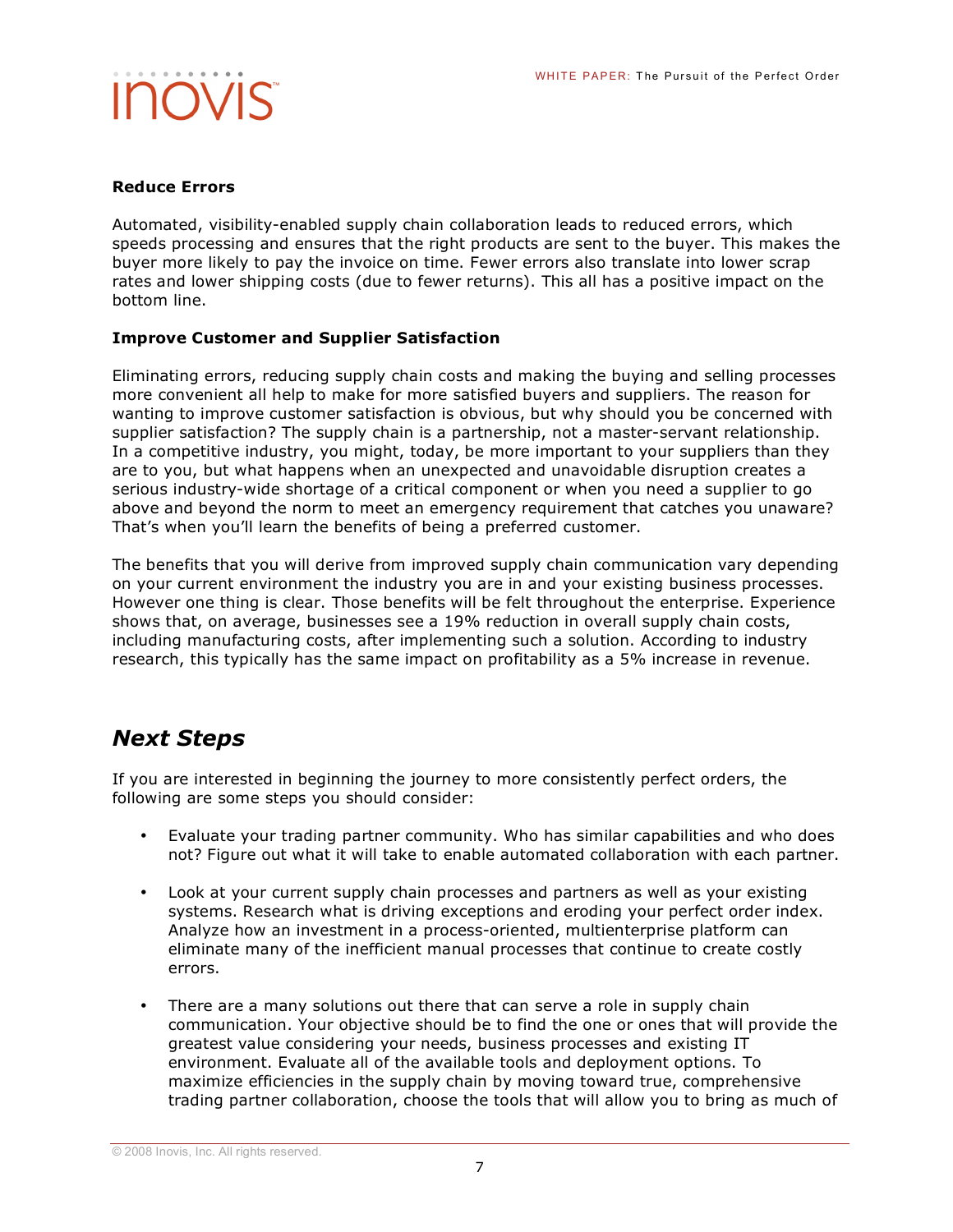

your trading community as possible onto a multienterprise business process platform.

- Reflect on the current state of document standardization between yourself and your trading partners. Consider whether the standardization of communication protocols and data formats can help you to eliminate costly custom set-ups and provide a scalable model for future trading partner enablement.
- Examine the ways you currently communicate with your trading partners. When doing so, answer the following question: Does your current software streamline those interactions or does it impede them? If the answer is "impede" then it is likely time to consider a different approach. That having been said, streamlining is very important, but not sufficient. Accuracy also matters. Communication tools should not only transport information, but also validate it against business rules and flag errors.
- There are more shared business processes between business partners where errors can cause countless other problems – some visible and some not. Establishing a multienterprise business process platform gets you started, but there is more work to be done and more benefits to be gained.

If you are interested in learning more about advancing your capabilities and processes to get closer to the perfect order, or your organization is ready to take the next steps on that journey, Inovis can help.